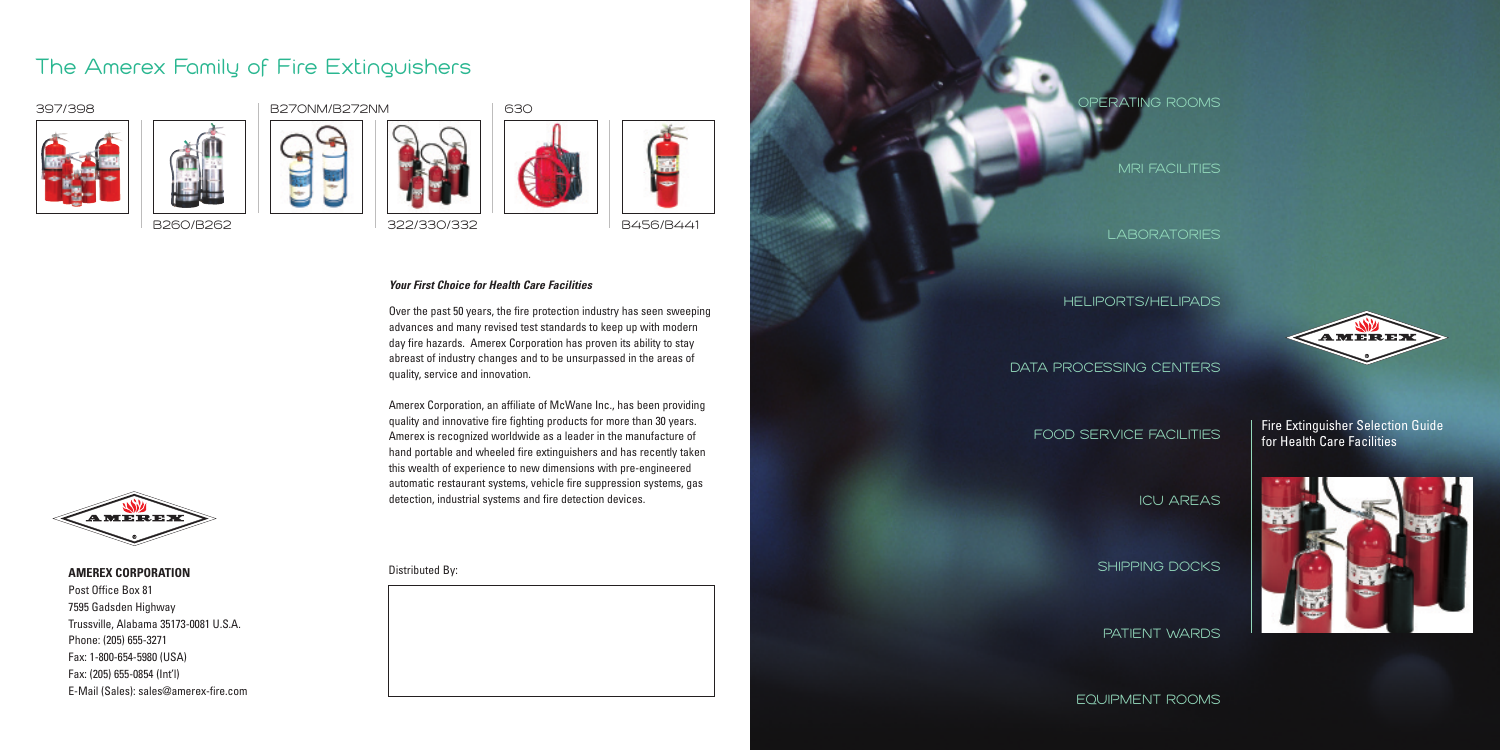## Operating Rooms

Amerex recommends the Water Mist Fire Extinguisher, Model B270NM (6 liter capacity) or B272NM (2.5 gallon) for Operating Rooms.

- Is effective on Class A (ordinary combustibles) materials that are present in bedding, draperies, and plastics – CO2 is not effective on these fires;
- Utilizes de-ionized water that will not carry dust throughout the surgical suite like ABC dry chemical;
- Does not use a cardiac sensitizer as found in clean agent extinguishers (such as Halon 1211, FE-36 and Halotron I);
- Discharges in a soft pattern for limited exposure to patients;
- Poses no concern over thermal shock (CO2 is discharged at -110 deg. F, which may cause tissue to freeze); and
- Meets UL/ULC and NFPA requirements for use around Class C fires (fires involving live electrical equipment).

# MRI Facilities

Amerex recommends the Water Mist Fire Extinguisher, Model B270NM (6 liter capacity) or B272NM (2.5 gallon) for MRI facilities.

- Utilizes all non-magnetic construction as the standard for both units;
- Has been tested by an independent laboratory to be safe in 3 TESLA environments;
- Works effectively on Class A fires safely in the presence of live electrical equipment;
- Costs less for initial purchase than Halon alternatives; and
- Costs less for training than Halon alternatives.

Amerex recommends the CO2 Fire Extinguisher, Models 322 (5 lb.), 330 (10 lb.), 331 (15 lb.) and 332 (20 lb.) for Laboratories.

- Utilizes a hose and nozzle with a soft discharge pattern; and
- Leaves no residue.

### Mechanical, Electrical, and Elevator Equipment Rooms

Amerex recommends the CO2 Fire Extinguisher, Models 330 (10 lb.), 331 (15 lb.) and 332 (20 lb.).

- Is efficient for Class C (live electrical equipment) fires and small Class B (flammable liquid fires);
- Offers a hose and nozzle with a soft discharge pattern; and
- Leaves no residue.

# LA BORATORIES • OPERATING ROOMS • MRI FACILITIES • FOOD SERVICE AREAS • EQUIPMENT ROOMS

## Shipping/Receiving Docks

Amerex recommends the ABC Dry Chemical Fire Extinguisher, Models B456 (10 lb. w/aluminum valve) or Model B441 (10 lb. w/brass valve).

- Provides excellent fire-fighting capability for a wide variety of hazards;
- Offers more Class A fire-fighting capability and range for the abundance of Class A materials, such as truck tires, insulation, corrugated boxes and packaging material;
- Provides protection from fires involving Class B (flammable liquids) with the presence of trucks, forklifts and other equipment that require greater Class B ratings and discharge range.



# **B270NM/B272NM 630**





# **322/330/332**



Amerex has been providing quality and innovation through its superior selection of fire fighting products for more than three decades. Amerex fire extinguishers have received worldwide recognition for its cutting edge technology and unprecedented craftsmanship, most notably in the areas of hand portable and wheeled extinguishers.

Today, Amerex has focused its unique and varied fire extinguisher product line to meet the specific industry needs of health care leaders today to become… Your First Choice for Health Care Facilities.

### **Laboratories**

#### While Amerex makes general suggestions regarding extinguisher selection for various hazards and situations, an in-depth hazard analysis of each situation should be conducted. Every location, operation and individual set of circumstances may dictate different fire protection choices than those offered in this brochure. A fire extinguisher professional should be consulted.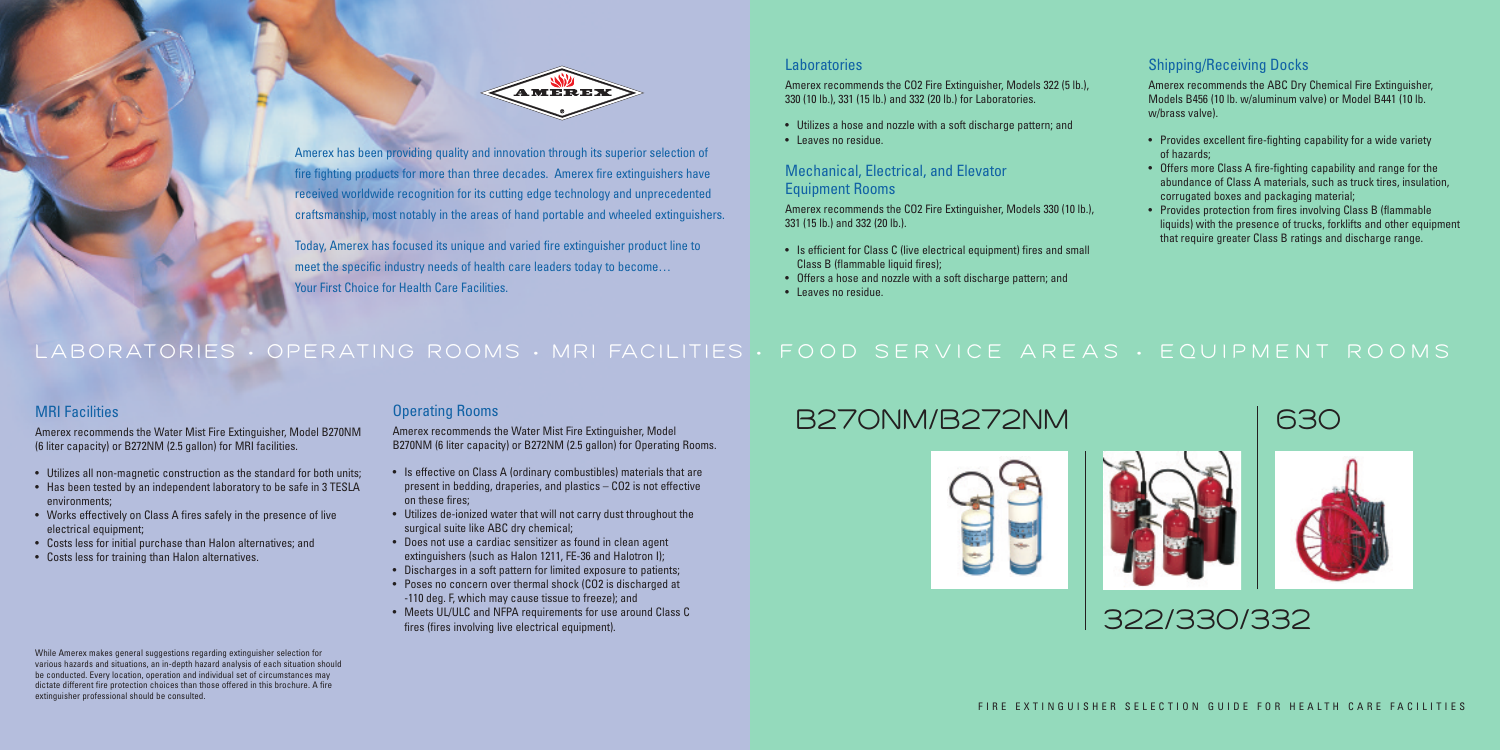**Model B270NM/B272NM**

The Water Mist Fire Extinguisher, Model B270NM (6 liter capacity) or Model B272NM (2.5 gallon), is the ultimate fire extinguisher for Class A fires, especially where a potential Class C (electrical) hazard



#### **Models 397/398**

The Halotron I Fire Extinguisher, Models 397 (11 lb.) and 398 (15.5 lb.), discharges a "clean agent" HydroChloroFluoroCarbon as a rapidly evaporating liquid which leaves no residue. It effectively extinguishes Class A and B fires and will not conduct electricity back to the operator. Halotron is pressurized with Argon gas and is an EPA and FAA approved agent for Class A, B, and C fires.

### **Model B260/B262**

The Wet Chemical Fire Extinguisher, Model B260 (6 liter) or Model B262 (2.5 gallon), is the best restaurant kitchen appliance hand portable fire extinguisher. Tested and approved for the new Class K listing by UL, they contain a special potassium acetate based, low PH agent developed for use in pre-engineered restaurant kitchen systems.

#### **Models B456/B441**



The ABC Dry Chemical Fire Extinguisher, Models B456 (10 lb. w/aluminum valve) or Model B441 (10 lb. w/brass valve) is the hallmark for quality in the fire extinguisher industry. Rugged steel cylinders and stored pressure design are just a couple features of this ABC or multipurpose extinguisher, which contains a specially fluidized and siliconized monoammonium phosphate chemical manufactured by Amerex.

#### **Model 630**

The Wheeled Fire Extinguisher Model 630 is made using a stainless steel shell – painted red – and will not corrode from the foam and water (unlike other fire extinguisher manufacturers). This extinguisher eliminates the need, depending upon the helipad classification, for expensive foam systems. Model 630 meets NFPA 418 requirements for helipads (check to make sure which helipad classification applies to the particular installation under NFPA 418 guidelines). Because it contains 97% water, the unit must be protected from freezing.

Fire Extinguisher Selection Guide for Health Care Facilities